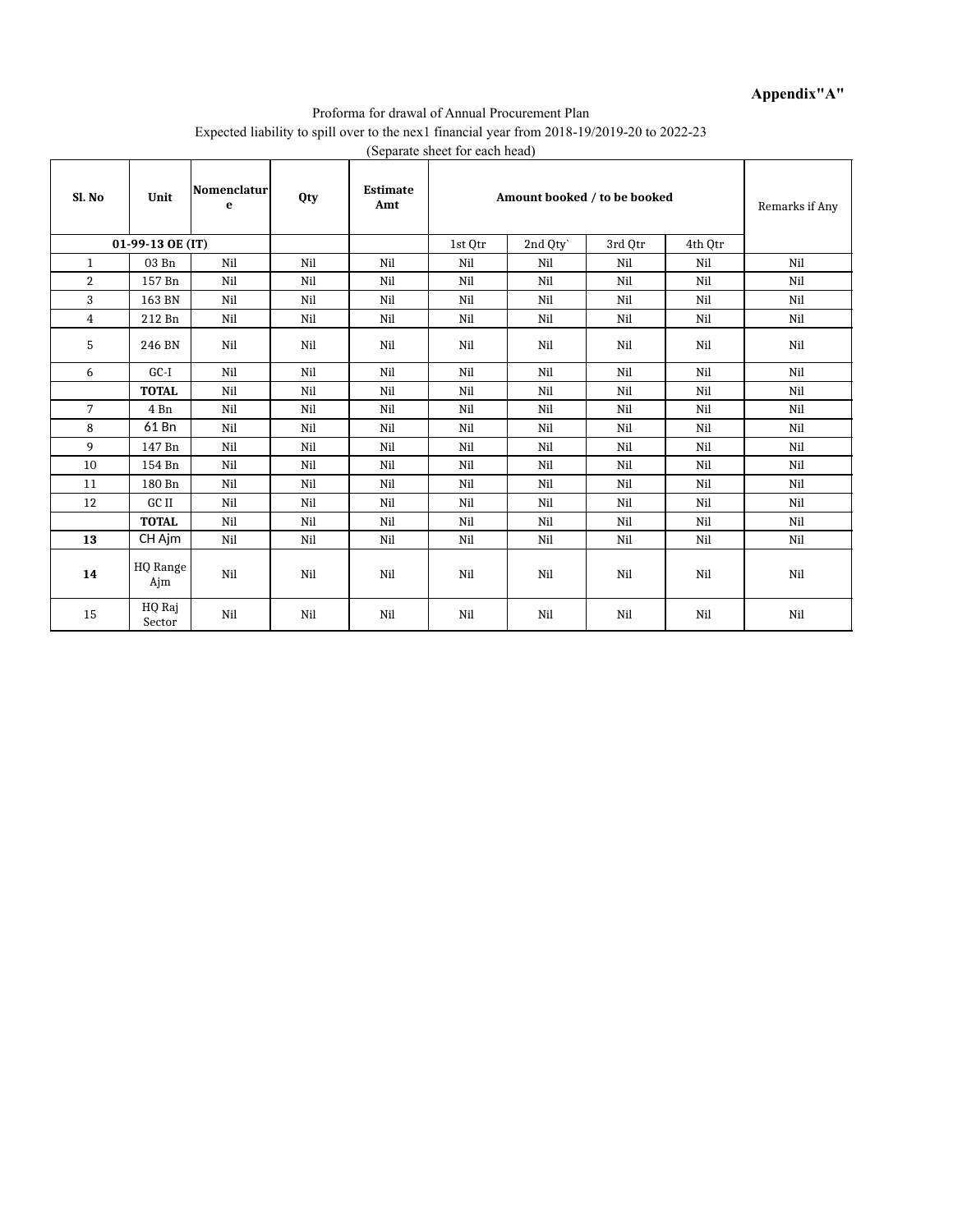|                     |                                                                            |            | SEPARATE SHEET FOR 01.99.13 OE (IT)<br><b>PART-B-50% CRITICAL ITEMS</b> |                |              |                                |                | Appendix"B" |
|---------------------|----------------------------------------------------------------------------|------------|-------------------------------------------------------------------------|----------------|--------------|--------------------------------|----------------|-------------|
| <b>SL NO</b>        | Nomenclature                                                               | Qty        | Estimated<br>Amount                                                     |                |              | Amount to be booked (Qtr Wise) |                | Remarks     |
|                     |                                                                            |            |                                                                         | 1St Qtr        | 2nd Qtr      | 3rd Qtr                        | 4th Qtr        |             |
|                     | <b>Under Head001099013 OE</b><br>(IT) 03 BN                                |            |                                                                         |                |              |                                |                |             |
| $\mathbf{1}$        | Antivirus of computer                                                      | 30 nos     | 30000                                                                   | 7500           | 7500         | 7500                           | 7500           |             |
| $\overline{2}$      | Purchase of Mouse key<br>board or any other items<br>for various Computers | <b>ARB</b> | 20000                                                                   | 5000           | 5000         | 5000                           | 5000           |             |
| 3                   | <b>External hardisk</b>                                                    | 02 nos     | 29860                                                                   | 7465           | 7465         | 7465                           | 7465           |             |
|                     | <b>Total</b>                                                               |            | 79860                                                                   | 19965          | 19965        | 19965                          | 19965          |             |
|                     |                                                                            |            |                                                                         |                |              |                                |                |             |
|                     | <b>Under Head001099013 OE</b><br>(IT) 157 BN                               |            |                                                                         |                |              |                                |                |             |
| $\mathbf{1}$        | <b>Hard Disk</b>                                                           | 3          | 10000                                                                   | 2500           | 2500         | 2500                           | 2500           |             |
| $\overline{2}$      | RJ045 & VAT06 Cable                                                        | 0          | 7750                                                                    | 1938           | 1938         | 1937                           | 1937           |             |
| 3                   | Pen Drive                                                                  | $10$ Nos   | 5000                                                                    | 1250           | 1250         | 1250                           | 1250           |             |
| $\overline{4}$      | Antivirus                                                                  | 22 Nos     | 10525                                                                   | 2631           | 2631         | 2631                           | 2632           |             |
|                     | <b>Total</b>                                                               |            | 33275                                                                   | 8319           | 8319         | 8318                           | 8319           |             |
|                     | Under Head001099013 OE<br>(IT) 163 BN                                      |            |                                                                         |                |              |                                |                |             |
| $\mathbf{1}$        | Purchase of Antivirus for<br>Computers                                     | A/R        | 46585                                                                   | 11646          | 11646        | 11646                          | 11647          |             |
|                     |                                                                            |            | 46585                                                                   | 11646          | 11646        | 11646                          | 11647          |             |
|                     | <b>Under Head001099013 OE</b><br>(IT) 212 BN                               |            |                                                                         |                |              |                                |                |             |
|                     |                                                                            | $25$ Nos.  |                                                                         |                |              |                                |                |             |
| $\mathbf{1}$        | Hard Disk for Computer<br>Anti virus for computers                         | 40 Nos.    | <b>10000</b><br>8850                                                    | 2500<br>2213   | 2500<br>2213 | 2500<br>2212                   | 2500<br>2212   |             |
| $\overline{2}$<br>3 | Pen Drive                                                                  | 50 Nos.    | 5000                                                                    | 1250           | 1250         | 1250                           | 1250           |             |
| 4                   | <b>Key Board for Computers</b>                                             | 30 Nos.    | 7000                                                                    | 1750           | 1750         | 1750                           | 1750           |             |
| 5                   | Mouse for Computers                                                        | 40 Nos.    | 15735                                                                   | 3934           | 3934         | 3933                           | 3934           |             |
|                     | <b>Total</b>                                                               |            | 46585                                                                   | 11647          | 11647        | 11645                          | 11646          |             |
|                     | Under Head001099013 OE<br>(IT) 246 BN                                      |            |                                                                         |                |              |                                |                |             |
|                     |                                                                            |            |                                                                         |                |              |                                |                |             |
| $\mathbf{1}$        | Antivirus of computer                                                      | 20 nos     | 60000                                                                   | $\overline{0}$ | 60000        | $\overline{0}$                 | $\overline{O}$ |             |
|                     | Purchase of Mouse key<br>board or any other items<br>for various Computers | <b>ARB</b> | 50000                                                                   | 50000          | 0            | 0                              | $\Omega$       |             |
| $\overline{2}$      |                                                                            |            |                                                                         |                |              |                                |                |             |
| 3                   | Repair of computer                                                         | <b>ARB</b> | 200000                                                                  | 50000          | 50000        | 50000                          | 50000          |             |
|                     | <b>Total</b>                                                               |            | 310000                                                                  | 100000         | 110000       | 50000                          | 50000          |             |
|                     | Under Head001099013 OE<br>(IT) GC-1 Ajmer                                  |            |                                                                         |                |              |                                |                |             |
| $\mathbf{1}$        | Mouse                                                                      | 50         | 110250                                                                  | 27563          | 27563        | 27562                          | 27562          |             |
| $\overline{2}$      | Kyboard                                                                    | 50         | 100000                                                                  | 25000          | 25000        | 25000                          | 25000          |             |
| 3                   | Anti virus                                                                 | 5          | 122500                                                                  | 30625          | 30625        | 30625                          | 30625          |             |

# **NEW PROCUREMENT PLAN FOR THE FINANCIAL YEAR 2022-23 IN R/O RAJ SECTOR**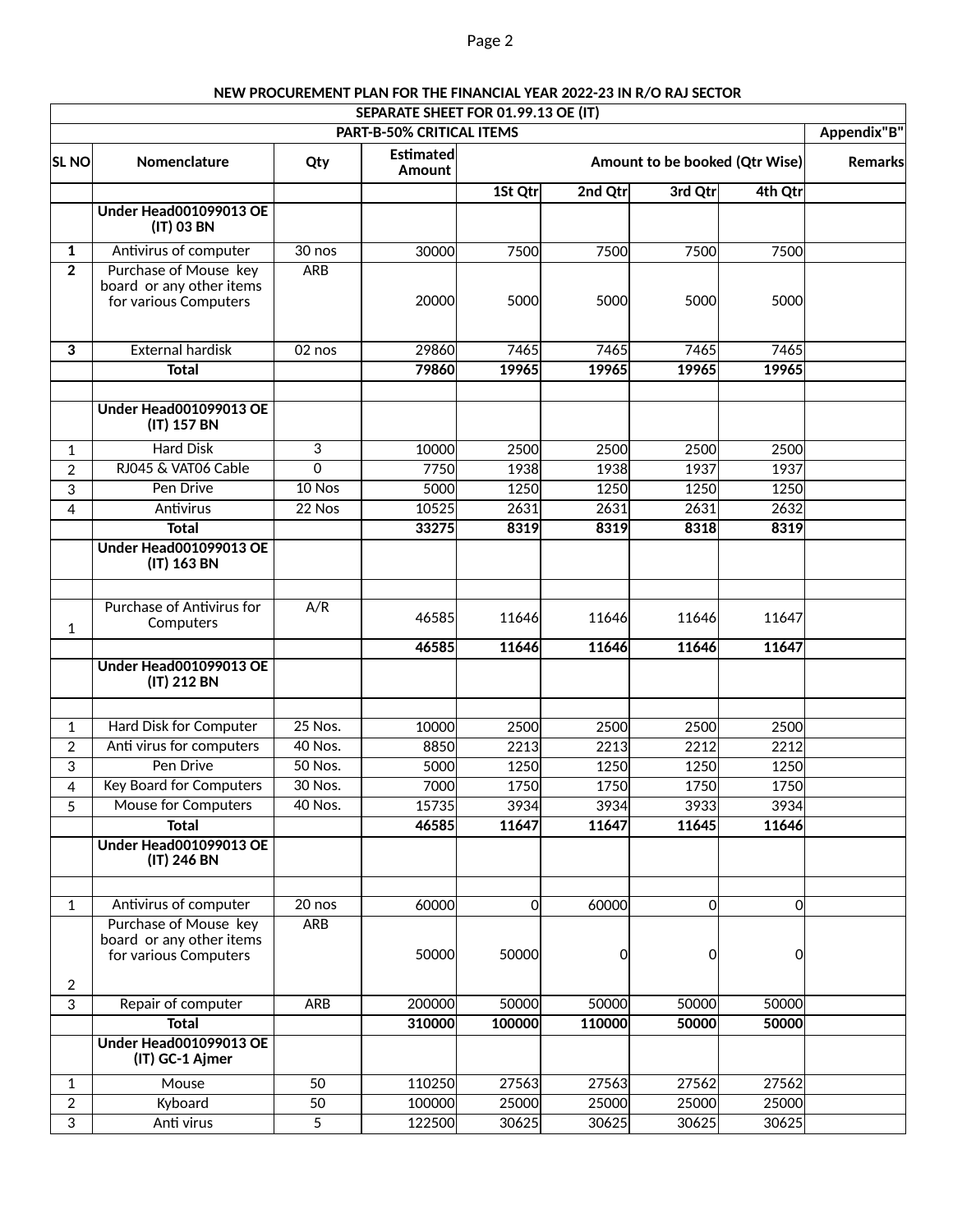|                | <b>Total</b>                                                    |                | 332750         | 83188        | 83188 | 83187          | 83187          |  |
|----------------|-----------------------------------------------------------------|----------------|----------------|--------------|-------|----------------|----------------|--|
|                | 04 BN                                                           |                |                |              |       |                |                |  |
| $\mathbf{1}$   | Repair and maintenance of<br>computers and Other<br>Accessories | <b>ARB</b>     | 60000          | 15000        | 15000 | 15000          | 15000          |  |
| $\overline{2}$ | Keyboard +Mouse                                                 | <b>ARB</b>     | 10000          | <sub>0</sub> | Ωl    | $\Omega$       | 10000          |  |
|                | <b>TOTAL</b>                                                    |                | 70000          | 15000        | 15000 | 15000          | 25000          |  |
|                | $61$ bn                                                         |                |                |              |       |                |                |  |
| $\mathbf{1}$   | <b>Anti Virus</b>                                               | $-$            | 15000          | 15000        | Οl    | $\Omega$       | <sub>0</sub>   |  |
| $\overline{2}$ | Key Board & Mouse                                               | $-$            | 10000          | <sub>0</sub> | 10000 | $\Omega$       | $\Omega$       |  |
| 3              | Monitor                                                         | $- -$          | 25000          | $\Omega$     | 0l    | 25000          | $\Omega$       |  |
| 4              | Repair and maintenance of<br>computers                          | --             | 50000          | 20000        | 20000 | 5000           | 5000           |  |
|                | <b>TOTAL</b>                                                    |                | 100000         | 35000        | 30000 | 30000          | 5000           |  |
|                | 147 Bn                                                          |                |                |              |       |                |                |  |
| $\mathbf{1}$   | Nil                                                             | $\overline{0}$ | $\overline{0}$ | $\Omega$     | 0     | $\Omega$       | $\Omega$       |  |
|                | <b>154 BN</b>                                                   |                |                |              |       |                |                |  |
| $\mathbf{1}$   | Hard Disc                                                       | 10 Nos         | 10000          | 10000        | Οl    | $\Omega$       | $\Omega$       |  |
| $\overline{2}$ | Computer assy                                                   | 03 Set         | 25000          | <sub>0</sub> | 25000 | $\Omega$       | $\Omega$       |  |
| $\overline{3}$ | Pen Drive                                                       | 50 Nos         | 10000          | $\Omega$     | Οl    | 10000          | <sub>0</sub>   |  |
| 4              | <b>PURCHASE OF EXTERNAL</b><br><b>ITEMS OF COMPUTER</b>         | <b>ARB</b>     | 50000          | 30000        | Οl    | $\Omega$       | 20000          |  |
|                | <b>TOTAL</b>                                                    |                | 95000          | 40000        | 25000 | 10000          | 20000          |  |
|                | 180 Bn                                                          |                |                |              |       |                |                |  |
| $\mathbf{1}$   | Nil                                                             | 0              | 0              | <sub>0</sub> | 0l    | 0              | $\Omega$       |  |
|                | <b>TOTAL</b>                                                    | 0              | $\mathbf 0$    | $\Omega$     | O     | $\mathbf{0}$   | $\mathbf{0}$   |  |
|                | <b>GC-II AJM</b>                                                |                |                |              |       |                |                |  |
| $\mathbf{1}$   | <b>Anti Virus</b>                                               | ARB            | 50000          | 50000        | 이     | $\overline{0}$ | $\overline{0}$ |  |
| $\overline{2}$ | Key Board & Mouse                                               | ARB            | 100000         | 100000       |       |                |                |  |
|                | <b>TOTAL</b>                                                    |                | 150000         | 150000       | 0     | $\mathbf{0}$   | 0              |  |
|                | <b>CH Ajmer</b>                                                 |                |                |              |       |                |                |  |
| $\mathbf{1}$   | Computer Maintenance                                            | A/R            | 25000          | 25000        | 이     | $\Omega$       | $\Omega$       |  |
|                | <b>Total</b>                                                    |                | 25000          | 25000        | Ol    | $\mathbf{0}$   | 0              |  |
|                | <b>HQ</b> Range Ajmer                                           |                |                |              |       |                |                |  |
| $\mathbf{1}$   | Computer Repair                                                 | A/R            | 50000          | 0l           | 50000 | 0              | 0              |  |
|                | <b>Total</b>                                                    |                | 50000          | $\mathbf{0}$ | 50000 | $\mathbf{0}$   | 0              |  |
|                | HQ Raj. Sector                                                  |                |                |              |       |                |                |  |
| 1              | Repair and maintenance of<br>Computers                          | Job            | 50000          | 15000        | 15000 | 20000          | 0              |  |
| $\overline{2}$ | Purchase of Computer<br>Accessories                             | <b>ARB</b>     | 50000          | 15000        | 15000 | 20000          | 0              |  |
|                | <b>Total</b>                                                    |                | 100000         | 30000        | 30000 | 40000          | $\overline{0}$ |  |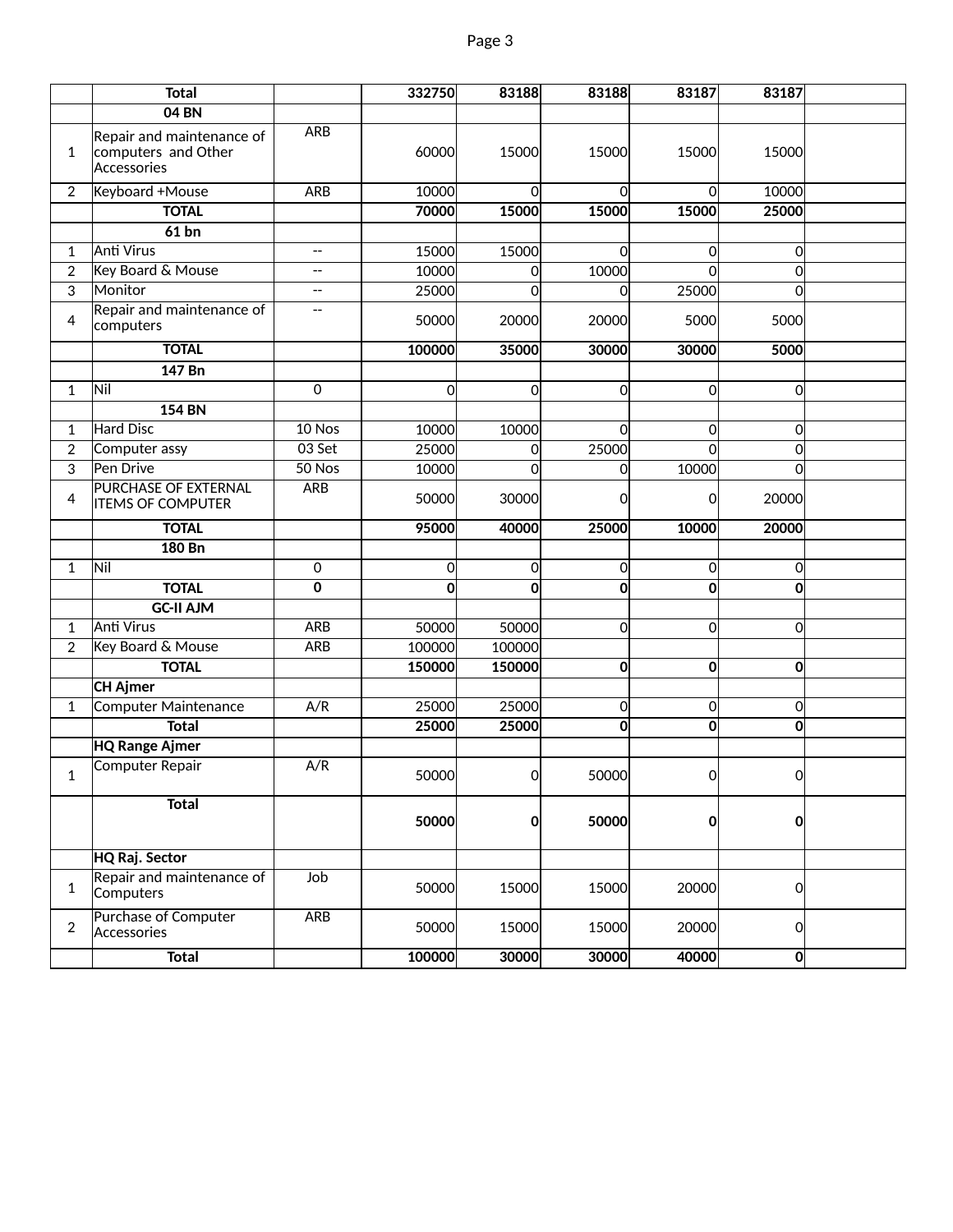## Appendix"C"

|                                | NEW PROCUREMENT PLAN FOR THE FINANCIAL YEAR 2022-23 IN R/O RAJ SECTOR |                                |                                          |                |                          |                                |              |         |
|--------------------------------|-----------------------------------------------------------------------|--------------------------------|------------------------------------------|----------------|--------------------------|--------------------------------|--------------|---------|
|                                |                                                                       |                                | SEPARATE SHEET FOR 01.99.13 OE (IT)      |                |                          |                                |              |         |
|                                |                                                                       |                                | PART-B-30% FOR WANTS OR NOT SO ESSENTIAL |                |                          |                                |              |         |
| SL <sub>NO</sub>               | Nomenclature                                                          | Qty                            | Estimated<br>Amount                      |                |                          | Amount to be booked (Qtr Wise) |              | Remarks |
|                                | <b>Under Head001099013 OE</b><br>(IT) 03 BN                           |                                |                                          |                |                          |                                |              |         |
| $\mathbf{1}$                   | <b>Purchase of Power Bank</b>                                         |                                | 47916                                    | 11979          | 11979                    | 11979                          | 11979        |         |
|                                | <b>Total</b>                                                          |                                | 47916                                    | 11979          | 11979                    | 11979                          | 11979        |         |
|                                |                                                                       |                                |                                          |                |                          |                                |              |         |
|                                | <b>Under Head001099013 OE</b><br>(IT) 157 BN                          |                                |                                          |                |                          |                                |              |         |
| $\mathbf{1}$                   | <b>External items of Computer</b>                                     | 0                              | 19965                                    | 4991           | 4991                     | 4991                           | 4992         |         |
|                                | <b>Total</b>                                                          |                                | 19965                                    | 4991           | 4991                     | 4991                           | 4992         |         |
|                                |                                                                       |                                |                                          |                |                          |                                |              |         |
|                                | <b>Under Head001099013 OE</b><br>(IT) 163 BN                          |                                |                                          |                |                          |                                |              |         |
| $\mathbf{1}$                   | <b>External hard disk</b>                                             | $\mathbf{1}$                   | 27951                                    | 6988           | 6988                     | 6987                           | 6988         |         |
|                                | <b>Total</b>                                                          |                                | 27951                                    | 6988           | 6988                     | 6987                           | 6988         |         |
|                                |                                                                       |                                |                                          |                |                          |                                |              |         |
|                                | <b>Under Head001099013 OE</b><br>(IT) 212 BN                          |                                |                                          |                |                          |                                |              |         |
| $\overline{1}$                 | Running repair of Computer                                            | <b>ARB</b>                     | 14851                                    | 3713           | 3713                     | 3712                           | 3713         |         |
| $\overline{2}$                 | <b>SMPS for Computer</b>                                              | <b>ARB</b>                     | 13100                                    | 3275           | 3275                     | 3275                           | 3275         |         |
|                                | <b>Total</b>                                                          |                                | 27951                                    | 6988           | 6988                     | 6987                           | 6988         |         |
|                                | <b>UNDER HEAD 03.0051</b><br><b>MV(G) 246 BN</b>                      |                                |                                          |                |                          |                                |              |         |
| $\mathbf{1}$                   | 0                                                                     | $\Omega$                       | $\mathbf 0$                              | $\mathbf 0$    | οl                       | $\Omega$                       | 0            |         |
|                                |                                                                       |                                |                                          |                |                          |                                |              |         |
|                                |                                                                       |                                |                                          |                |                          |                                |              |         |
|                                | <b>Under Head001099013 OE</b><br>$(IT)$ GC-1                          |                                |                                          |                |                          |                                |              |         |
| $\mathbf{1}$                   | Accessaries of Computer                                               | 25                             | 199650                                   | 49913          | 49913                    | 49912                          | 49912        |         |
|                                | Total                                                                 |                                | 199650                                   | 49913          | 49913                    | 49912                          | 49912        |         |
|                                | 04 Bn                                                                 |                                |                                          |                |                          |                                |              |         |
| $\mathbf{1}$                   | Anti Virus                                                            | <b>ARB</b>                     | 10000                                    | $\mathbf 0$    | 10000                    | $\overline{0}$                 | 0            |         |
|                                | <b>TOTAL</b>                                                          |                                | 10000                                    | 0              | 10000                    | $\overline{0}$                 | 0            |         |
|                                | <b>61 BN</b>                                                          |                                |                                          |                |                          |                                |              |         |
| $\mathbf{1}$<br>$\overline{2}$ | <b>Anti Virus</b><br>Key Board & Mouse                                | $\overline{\phantom{a}}$<br>-- | 15000<br>10000                           | 15000<br>10000 | <sub>0</sub><br>$\Omega$ | $\overline{0}$<br>$\mathbf 0$  | 0 <br>0      |         |
| $\overline{3}$                 | Monitor                                                               | --                             | 25000                                    | 0              | 25000                    | $\overline{O}$                 | 0            |         |
| $\overline{4}$                 | Hard Disk                                                             | --                             | 25000                                    | 0              | 25000                    | $\overline{0}$                 | 0            |         |
| $\overline{5}$                 | Repair and maintenance of<br>computers                                | --                             | 50000                                    | 0              | 0l                       | 50000                          | <sup>O</sup> |         |
|                                | <b>Total</b>                                                          |                                | 125000                                   | 25000          | 50000                    | 50000                          | 0            |         |
|                                | <b>147 BN</b>                                                         |                                |                                          |                |                          |                                |              |         |
| $\mathbf{1}$                   | Hard Disc                                                             | 10 Nos                         | 15000                                    | 15000          | 0l                       | $\overline{0}$                 | 0            |         |
| $\boldsymbol{2}$               | Computer Repair                                                       | <b>AORB</b>                    | 40000                                    | $\mathbf 0$    | 40000                    | $\overline{0}$                 | 0            |         |
| $\overline{3}$                 | Pen Drive                                                             | 10 Nos                         | 10000                                    | 0              | 0l                       | 10000                          | <sub>0</sub> |         |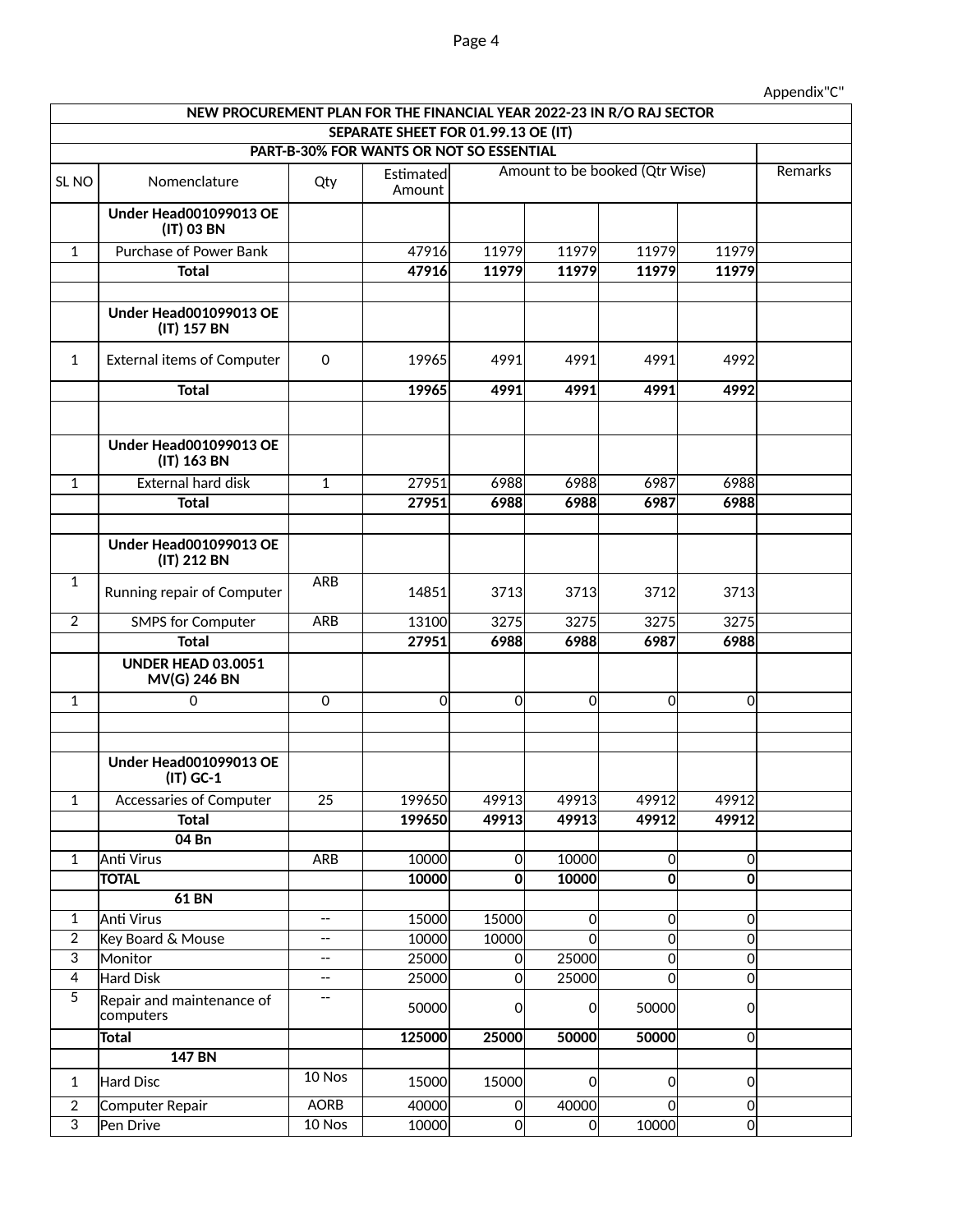| 4              | lAnti Virus                                                          | 20 Nos                   | 25000        | Ωl           | 0l       | $\Omega$       | 25000          |  |
|----------------|----------------------------------------------------------------------|--------------------------|--------------|--------------|----------|----------------|----------------|--|
|                |                                                                      | <b>Total</b>             | 90000        | 15000        | 40000    | 10000          | 25000          |  |
|                | <b>154 BN</b>                                                        |                          |              |              |          |                |                |  |
| $\mathbf{1}$   | <b>PURCHASE</b><br>OF<br><b>EXTERNAL</b><br><b>ITEMS OF COMPUTER</b> | <b>ARB</b>               | 15000        | 15000        | 0        | $\overline{0}$ | $\Omega$       |  |
|                | <b>TOTAL</b>                                                         |                          | 15000        | 15000        | 0        | $\mathbf{0}$   | $\Omega$       |  |
|                | 180 Bn                                                               |                          |              |              |          |                |                |  |
| 1              | <b>Hard Disc</b>                                                     | $10$ Nos                 | 15000        | 15000        | 0        | 0              | $\Omega$       |  |
| 2              | Computer Repair                                                      | <b>AORB</b>              | 40000        | <sup>0</sup> | 40000    | $\Omega$       | $\Omega$       |  |
| 3              | Pen Drive                                                            | 10 Nos                   | 10000        | $\Omega$     | O        | 10000          | $\Omega$       |  |
| 4              | Anti Virus                                                           | 20 Nos                   | 25000        | $\Omega$     | O        | O              | 25000          |  |
|                |                                                                      | <b>Total</b>             | 90000        | 15000        | 40000    | 10000          | 25000          |  |
|                | <b>GC-II AJM</b>                                                     |                          |              |              |          |                |                |  |
| $\mathbf{1}$   | Monitor                                                              | $\overline{\phantom{m}}$ | 50000        |              | 50000    |                |                |  |
| $\overline{2}$ | <b>Hard Disk</b>                                                     | $\overline{\phantom{a}}$ | 125000       |              |          |                | 125000         |  |
|                | <b>TOTAL</b>                                                         |                          | 175000       | 0            | 50000    | $\mathbf{0}$   | 125000         |  |
|                | <b>CH Ajmer</b>                                                      |                          |              |              |          |                |                |  |
| $\mathbf{1}$   | Computer Peripheral                                                  | A/R                      | 25000        | <sub>0</sub> | 25000    | $\mathbf 0$    | $\Omega$       |  |
|                | <b>Total</b>                                                         |                          | 25000        | $\mathbf{0}$ | 25000    | $\mathbf 0$    | $\mathbf{0}$   |  |
|                | <b>HQ Range Ajmer</b>                                                |                          |              |              |          |                |                |  |
| $\mathbf{1}$   | lNil                                                                 | $\mathbf 0$              | <sub>0</sub> | <sub>0</sub> | $\Omega$ | $\overline{O}$ | $\Omega$       |  |
|                | <b>Total</b>                                                         |                          | <sub>0</sub> | Ωl           | $\Omega$ | $\mathbf 0$    | $\Omega$       |  |
|                | HQ Raj. Sector                                                       |                          |              |              |          |                |                |  |
| $\mathbf{1}$   | Nil                                                                  | $\mathbf 0$              | <sub>0</sub> | <sub>0</sub> | $\Omega$ | $\mathbf 0$    | $\Omega$       |  |
|                | <b>Total</b>                                                         |                          | <sub>0</sub> | 0l           | 0        | 0              | $\overline{0}$ |  |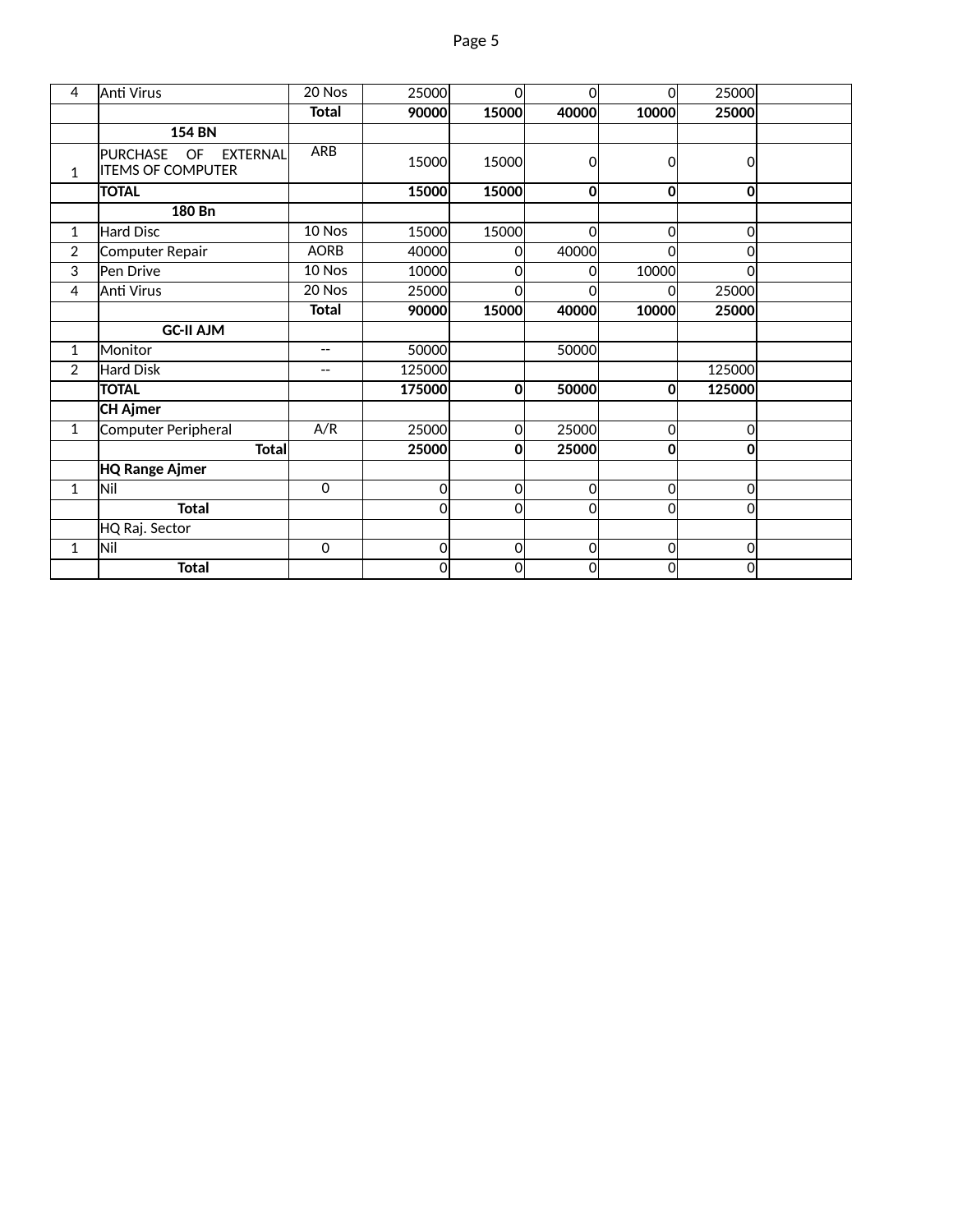| NEW PROCUREMENT PLAN FOR THE FINANCIAL YEAR 2022-23 IN R/O RAJ SECTOR |                                                        |                     |                            |                                     |                                                                     |                                |                |                |  |
|-----------------------------------------------------------------------|--------------------------------------------------------|---------------------|----------------------------|-------------------------------------|---------------------------------------------------------------------|--------------------------------|----------------|----------------|--|
|                                                                       |                                                        |                     |                            | SEPARATE SHEET FOR 01.99.13 OE (IT) |                                                                     |                                |                |                |  |
|                                                                       |                                                        |                     |                            |                                     | PART-B-20% FUTURE GOALS OF WHICH 5% MISCELLANEOUS ITEMS 2022 - 2023 |                                |                |                |  |
| SL <sub>NO</sub>                                                      | Nomenclature                                           | Qty                 | <b>Estimated</b><br>Amount |                                     |                                                                     | Amount to be booked (Qtr Wise) |                | <b>Remarks</b> |  |
|                                                                       |                                                        |                     |                            | 1St Qtr                             | 2nd Qtr                                                             | 3rd Qtr                        | 4th Qtr        |                |  |
|                                                                       | <b>Under</b><br>Head001099013 OE<br>(IT) 03 BN         |                     |                            |                                     |                                                                     |                                |                |                |  |
| $\mathbf{1}$                                                          | External CD/DVD<br>Writer                              |                     | 31944                      | 7986                                | 7986                                                                | 7986                           | 7986           |                |  |
|                                                                       | <b>Total</b>                                           |                     | 31944                      | 7986                                | 7986                                                                | 7986                           | 7986           |                |  |
|                                                                       |                                                        |                     |                            |                                     |                                                                     |                                |                |                |  |
|                                                                       | <b>Under</b><br>Head001099013 OE<br>(IT) 157 BN        |                     |                            |                                     |                                                                     |                                |                |                |  |
| $\mathbf{1}$                                                          | External items of<br>Computer                          |                     | 13310                      | 3328                                | 3328                                                                | 3327                           | 3327           |                |  |
|                                                                       | <b>Total</b>                                           |                     | 13310                      | 3328                                | 3328                                                                | 3327                           | 3327           |                |  |
|                                                                       |                                                        |                     |                            |                                     |                                                                     |                                |                |                |  |
|                                                                       | <b>Under</b><br>Head001099013 OE<br>(IT) 163 BN        |                     |                            |                                     |                                                                     |                                |                |                |  |
|                                                                       |                                                        |                     |                            |                                     |                                                                     |                                |                |                |  |
| $\mathbf{1}$                                                          | Purchase of Key<br>Board mouse,<br>software, Pen Drive | A/R                 | 18634                      | 4659                                | 4659                                                                | 4658                           | 4658           |                |  |
|                                                                       | <b>Total</b>                                           |                     | 18634                      | 4659                                | 4659                                                                | 4658                           | 4658           |                |  |
|                                                                       | <b>Under</b><br>Head001099013 OE<br>(IT) 212 BN        |                     |                            |                                     |                                                                     |                                |                |                |  |
| $\mathbf{1}$                                                          | Window CD for<br>computer                              | A/R                 | 18634                      | 4659                                | 4659                                                                | 4658                           | 4658           |                |  |
|                                                                       | <b>Total</b>                                           |                     | 18634                      | 4659                                | 4659                                                                | 4658                           | 4658           |                |  |
|                                                                       |                                                        |                     |                            |                                     |                                                                     |                                |                |                |  |
|                                                                       | <b>Under</b><br>Head001099013 OE<br>(IT) 246 BN        |                     |                            |                                     |                                                                     |                                |                |                |  |
|                                                                       |                                                        |                     |                            |                                     |                                                                     |                                |                |                |  |
| $\mathbf{1}$                                                          | $\mathsf{O}\xspace$                                    | $\mathsf{O}\xspace$ | 0                          | 0                                   | $\overline{0}$                                                      | $\overline{0}$                 | $\overline{0}$ |                |  |
|                                                                       | <b>Under</b><br>Head001099013 OE<br>(IT) GC-1 Ajmer    |                     |                            |                                     |                                                                     |                                |                |                |  |
|                                                                       |                                                        |                     |                            |                                     |                                                                     |                                |                |                |  |
| $\mathbf{1}$                                                          | Repairing of<br>Computer Items                         |                     | 133100                     | 33275                               | 33275                                                               | 33275                          | 33275          |                |  |
|                                                                       | <b>Total</b>                                           |                     | 133100                     | 33275                               | 33275                                                               | 33275                          | 33275          |                |  |
|                                                                       | <b>04 BN</b>                                           |                     |                            |                                     |                                                                     |                                |                |                |  |
| $\mathbf{1}$                                                          | Anti virus                                             | ARB                 | 15000                      | $\mathbf 0$                         | $\overline{0}$                                                      | $\overline{0}$                 | 15000          |                |  |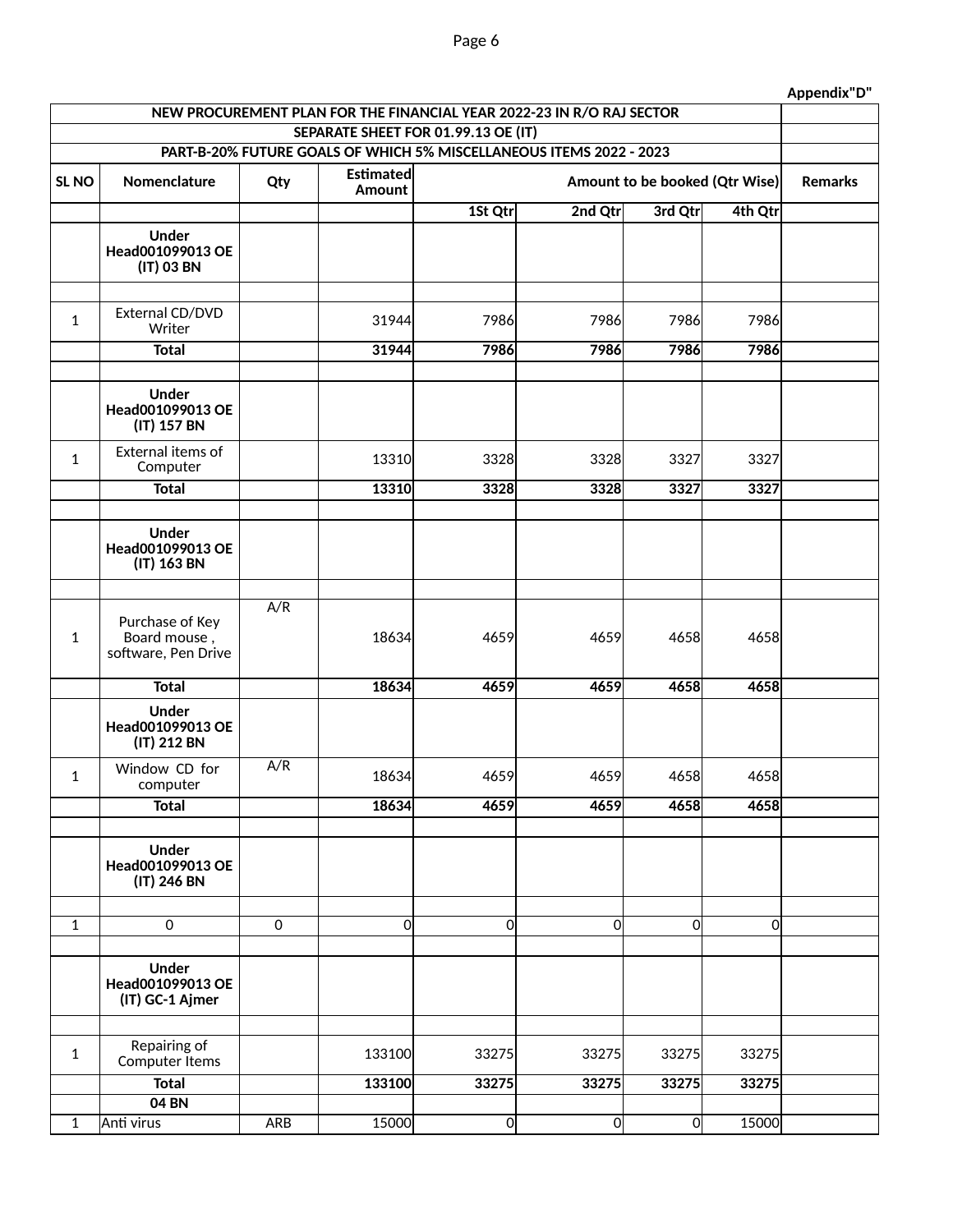|              | <b>TOTAL</b>                                                  |                          | 15000                   | $\overline{0}$          | $\overline{0}$          | 0              | 15000          |  |
|--------------|---------------------------------------------------------------|--------------------------|-------------------------|-------------------------|-------------------------|----------------|----------------|--|
|              | <b>61 BN</b>                                                  |                          |                         |                         |                         |                |                |  |
| $\mathbf{1}$ | <b>NIL</b>                                                    | NIL                      | <sup>o</sup>            | $\mathbf 0$             | $\mathbf 0$             | 0              | $\overline{O}$ |  |
|              | <b>TOTAL</b>                                                  |                          | $\overline{0}$          | $\mathbf 0$             | $\overline{\mathbf{0}}$ | 0              | $\mathbf{0}$   |  |
|              | <b>147 BN</b>                                                 |                          |                         |                         |                         |                |                |  |
| $\mathbf{1}$ | Nil                                                           | Nil                      | 0                       | $\overline{0}$          | $\overline{0}$          | 0              | $\mathbf 0$    |  |
|              | <b>TOTAL</b>                                                  |                          | $\overline{\mathbf{o}}$ | $\overline{\mathbf{0}}$ | $\mathbf 0$             | $\overline{0}$ | $\mathbf{0}$   |  |
|              | <b>154 BN</b>                                                 |                          |                         |                         |                         |                |                |  |
| $\mathbf{1}$ | OF<br><b>PURCHASE</b><br>EXTERNAL ITEMS OF<br><b>COMPUTER</b> | <b>ARB</b>               | 15000                   | $\overline{0}$          | $\overline{0}$          | 15000          | $\overline{O}$ |  |
|              | <b>TOTAL</b>                                                  |                          | 15000                   | $\overline{\mathbf{0}}$ | $\mathbf{0}$            | 15000          | $\overline{0}$ |  |
|              | <b>180 BN</b>                                                 |                          |                         |                         |                         |                |                |  |
| $\mathbf{1}$ | Nil                                                           | $\mathbf 0$              | $\overline{0}$          | $\mathbf 0$             | $\mathbf 0$             | $\overline{0}$ | $\overline{O}$ |  |
|              | <b>Total</b>                                                  |                          | <sub>0</sub>            | $\mathbf 0$             | $\mathbf 0$             | $\Omega$       | $\mathbf{o}$   |  |
|              | <b>GC-II AJM</b>                                              |                          |                         |                         |                         |                |                |  |
| $\mathbf{1}$ | Repair<br>and<br>maintenance<br>of<br>computers               | $\overline{\phantom{a}}$ | 50000                   | $\overline{O}$          | $\overline{O}$          | 50000          | $\mathbf 0$    |  |
|              | <b>TOTAL</b>                                                  |                          | 50000                   | $\overline{0}$          | 0                       | 50000          | $\overline{0}$ |  |
|              |                                                               |                          |                         |                         |                         |                |                |  |
|              | <b>CH Ajmer</b>                                               |                          |                         |                         |                         |                |                |  |
| $\mathbf{1}$ | Purchase of software<br>and Antivirus                         | A/R                      | 25000                   | $\overline{O}$          | 25000                   | $\Omega$       | $\overline{O}$ |  |
|              | <b>Total</b>                                                  |                          | 25000                   | $\mathbf{0}$            | 25000                   | 0              | $\overline{0}$ |  |
|              | <b>HQ Range Ajmer</b>                                         |                          |                         |                         |                         |                |                |  |
| $\mathbf{1}$ | Nil                                                           | $\mathbf 0$              | <sup>o</sup>            | $\mathsf{O}$            | $\mathbf 0$             | 0              | $\mathbf 0$    |  |
|              | <b>Total</b>                                                  |                          | $\overline{0}$          | 0                       | $\overline{O}$          | <sub>0</sub>   | $\overline{O}$ |  |
|              | HQ Raj. Sector                                                |                          |                         |                         |                         |                |                |  |
| $\mathbf{1}$ | Nil                                                           | $\overline{0}$           | 0                       | $\mathsf{O}$            | $\overline{0}$          | 0              | $\overline{0}$ |  |
|              | <b>Total</b>                                                  |                          | $\overline{0}$          | $\overline{0}$          | $\overline{0}$          | $\overline{0}$ | $\overline{0}$ |  |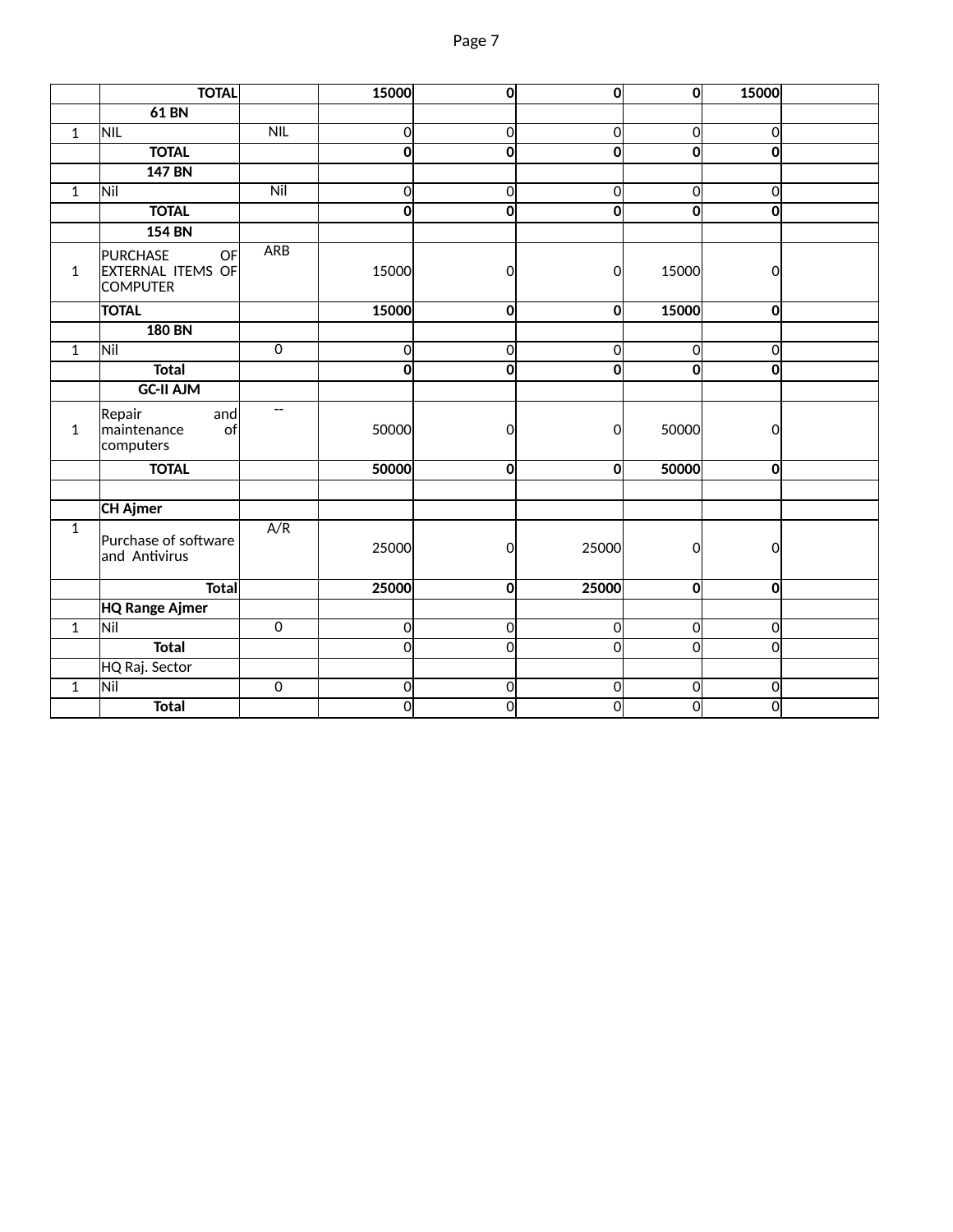| SL <sub>NO</sub> | Unit/ Office        | % wise<br><b>Appdx</b> | <b>Estimated</b><br><b>Amount</b> | Amount to be booked (Qtr Wise) |                | <b>Unit wise</b><br><b>Total</b> |                |        |
|------------------|---------------------|------------------------|-----------------------------------|--------------------------------|----------------|----------------------------------|----------------|--------|
|                  |                     |                        |                                   | 1St Qtr                        | 2nd Qtr        | 3rd Qtr                          | 4th Qtr        |        |
| $\mathbf 1$      | 03                  | 50%                    | 79860                             | 19965                          | 19965          | 19965                            | 19965          |        |
| $\boldsymbol{2}$ |                     | 30%                    | 47916                             | 11979                          | 11979          | 11979                            | 11979          |        |
| 3                |                     | 20%                    | 31944                             | 7986                           | 7986           | 7986                             | 7986           | 159720 |
| $\overline{4}$   | 157                 | 50%                    | 33275                             | 8319                           | 8319           | 8318                             | 8319           |        |
| 5                |                     | 30%                    | 19965                             | 4991                           | 4991           | 4991                             | 4992           |        |
| 6                |                     | 20%                    | 13310                             | 3328                           | 3328           | 3327                             | 3327           | 66550  |
| $\overline{7}$   | 163                 | 50%                    | 46585                             | 11646                          | 11646          | 11646                            | 11647          |        |
| 8                |                     | 30%                    | 27951                             | 6988                           | 6988           | 6987                             | 6988           |        |
| 9                |                     | 20%                    | 18634                             | 4659                           | 4659           | 4658                             | 4658           | 93170  |
| 10               | 212                 | 50%                    | 46585                             | 11647                          | 11647          | 11645                            | 11646          |        |
| 11               |                     | 30%                    | 27951                             | 6988                           | 6988           | 6987                             | 6988           |        |
| 12               |                     | 20%                    | 18634                             | 4659                           | 4659           | 4658                             | 4658           | 93170  |
| 13               | 246                 | 50%                    | 310000                            | 100000                         | 110000         | 50000                            | 50000          |        |
| 14               |                     | 30%                    | 0                                 | 0                              | 0              | 0                                | 0              |        |
| 15               |                     | 20%                    | $\mathbf{0}$                      | 0                              | $\Omega$       | 0                                | $\overline{0}$ | 310000 |
| 16               | GC I                | 50%                    | 332750                            | 83188                          | 83188          | 83187                            | 83187          |        |
| 17               |                     | 30%                    | 199650                            | 49913                          | 49913          | 49912                            | 49912          |        |
| 18               |                     | 20%                    | 133100                            | 33275                          | 33275          | 33275                            | 33275          | 665500 |
| 19               | 04                  | 50%                    | 70000                             | 15000                          | 15000          | 15000                            | 25000          |        |
| 20               |                     | 30%                    | 10000                             | 0                              | 10000          | 0                                | Ω              |        |
| 21               |                     | 20%                    | 15000                             | 0                              | 0              | 0                                | 15000          | 95000  |
| 22               | 61                  | 50%                    | 100000                            | 35000                          | 30000          | 30000                            | 5000           |        |
| 23               |                     | 30%                    | 125000                            | 25000                          | 50000          | 50000                            | 0              |        |
| 24               |                     | 20%                    | 0                                 | 0                              | 0              | 0                                | 0              | 225000 |
| 25               | 147                 | 50%                    | $\Omega$                          | 0                              | $\Omega$       | 0                                | 0              |        |
| 26               |                     | 30%                    | 90000                             | 15000                          | 40000          | 10000                            | 25000          |        |
| 27               |                     | 20%                    | 이                                 | $\overline{0}$                 | 이              | $\overline{0}$                   |                | 90000  |
| 28               | 154                 | 50%                    | 95000                             | 40000                          | 25000          | 10000                            | 20000          |        |
| 29               |                     | 30%                    | 15000                             | 15000                          | 0l             | 0l                               | 0              |        |
| 30               |                     | 20%                    | 15000                             | 0                              | $\Omega$       | 15000                            | 0              | 125000 |
| 31               | 180                 | 50%                    | 0                                 | $\mathbf 0$                    | <sub>0</sub>   | $\overline{O}$                   | 0              |        |
| 32               |                     | 30%                    | 90000                             | 15000                          | 40000          | 10000                            | 25000          |        |
| 33               |                     | 20%                    | Οl                                | 0                              | 0l             | 0                                | Ol             | 90000  |
| 34               | GC II               | 50%                    | 150000                            | 150000                         | 0l             | 0l                               | 0              |        |
| 35               |                     | 30%                    | 175000                            | 0                              | 50000          | $\overline{O}$                   | 125000         |        |
| 36               |                     | 20%                    | 50000                             | $\Omega$                       | <sub>0</sub>   | 50000                            | 0l             | 375000 |
| 37               | CH Ajm              | 50%                    | 25000                             | 25000                          | <sub>0</sub>   | 0                                | 0              |        |
| 38               |                     | 30%                    | 25000                             | 0                              | 25000          | 0                                | 0              |        |
| 39               |                     | 20%                    | 25000                             | $\mathbf 0$                    | 25000          | $\mathbf 0$                      | $\overline{0}$ | 75000  |
| 40               | <b>HQ Range Ajm</b> | 50%                    | 50000                             | 0                              | 50000          | $\overline{0}$                   | 0              |        |
| 41               |                     | 30%                    | 0                                 | 0                              | <sub>0</sub>   | $\mathbf 0$                      | 0              |        |
| 42               |                     | 20%                    | $\mathbf 0$                       | 0                              | <sub>0</sub>   | $\mathbf 0$                      | 0              | 50000  |
| 43               | <b>HQ RS</b>        | 50%                    | 100000                            | 30000                          | 30000          | 40000                            | 0              |        |
| 44               |                     | 30%                    | $\mathbf{0}$                      | $\mathbf 0$                    | $\overline{0}$ | $\mathbf 0$                      | $\overline{O}$ |        |

## **Consolidated Summary Raj.Sector OE.IT 2022-23**